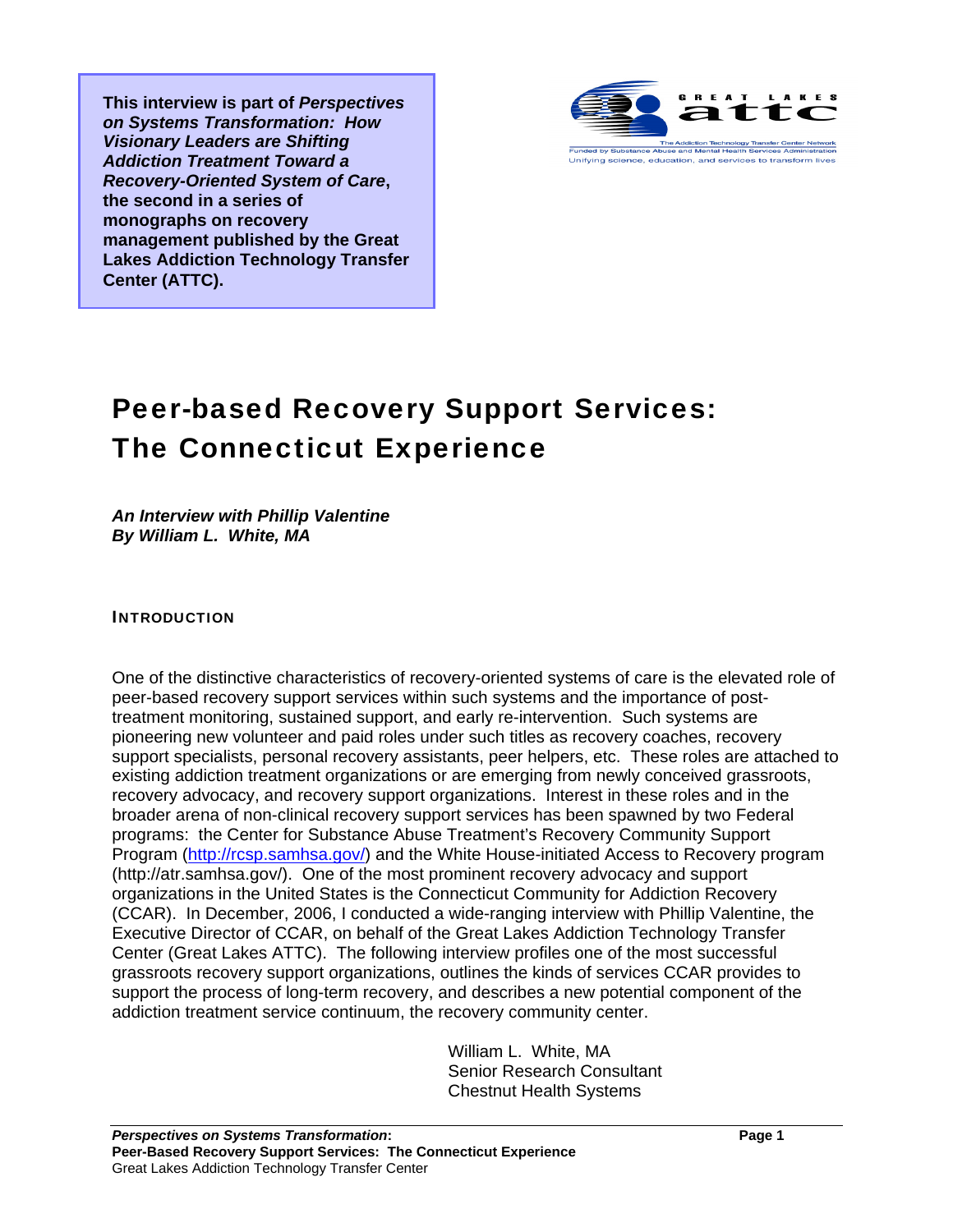**GREAT LAKES ATTC:** Phil, briefly describe how you came to be involved in the New Recovery Advocacy Movement and the delivery of recovery support services.

**PHIL VALENTINE:** Most of the time I think the movement chose me. I received a call back in the Fall of 1998 from a dear friend of mine, Jim Wuelfing, who told me there was an interesting thing happening that I might want to check out. He was involved with NEAAR, the New England Alliance for Addiction Recovery, and told me about the work Bob Savage was doing with the Connecticut Community for Addiction Recovery (CCAR). Both organizations had just received funding from CSAT, and I applied for positions at NEAAR and CCAR. I was offered the position of Associate Director at CCAR and assumed that position in January, 1999.

**GREAT LAKES ATTC:** How would you describe CCAR's vision and mission?

**PHIL VALENTINE:** CCAR envisions a world where the power, hope, and healing of recovery from alcohol and other drug addiction are thoroughly understood and embraced. Our mission is to put a positive face on recovery through advocacy, education, and service, in order to end discrimination surrounding addiction and recovery, open new doors and remove barriers to recovery, and ensure that all people in recovery and people seeking recovery are treated with dignity and respect. When people ask me what I do, my "one-liner" is that CCAR organizes the recovery community to put a face on recovery and to build recovery capital.

## **GREAT LAKES ATTC:** How is CCAR organized?

**PHIL VALENTINE:** CCAR has a central office and four recovery community centers. They evolved out of our chapters. At one time we had six chapters up and running, and their primary purpose was to put a face on recovery. From their needs and desires, we launched the recovery community centers—recovery-oriented anchors in the hearts of the communities, a place where local communities of recovery can design and deliver the supports they need to initiate and maintain their recoveries. Our CCAR staff members constitute an inner circle, and our task is to support, empower, and train the volunteers who form the next circle. Our "target audience" is our volunteers—people in all stages of recovery, family members, interns, friends, and allies. One of our "ideal" volunteers is a retired person in long-term recovery. Our target audience is not people still actively using, or even those seeking recovery or those in early recovery. They are our secondary target audience, and we reach them through our volunteer force. Staff interacts with people at all stages of need, but we're gradually working to have volunteers handle most of the direct peer support. Currently we have 10 staff and 150 trained volunteers. We use this model to multiply our efforts and get the most value for the federal, state, and local dollars we receive.

**GREAT LAKES ATTC:** What would you consider to be some of the more important milestones in the history of CCAR?

**PHIL VALENTINE:** There are so many. Receiving funding from CSAT's Recovery Community Support Program laid a financial foundation that was matched by funding from the Connecticut Department of Mental Health and Addiction Services (DMHAS). Our first "Recovery Walks!" held in 2000 was another early milestone and an idea that came from the recovery community. We had never heard of a walk in support of recovery from alcohol and other drug addiction. We did some internet research and found one walk/run for a treatment center in the DC area, so we decided that, if we held a walk and 50 people showed up, we would be successful. Seven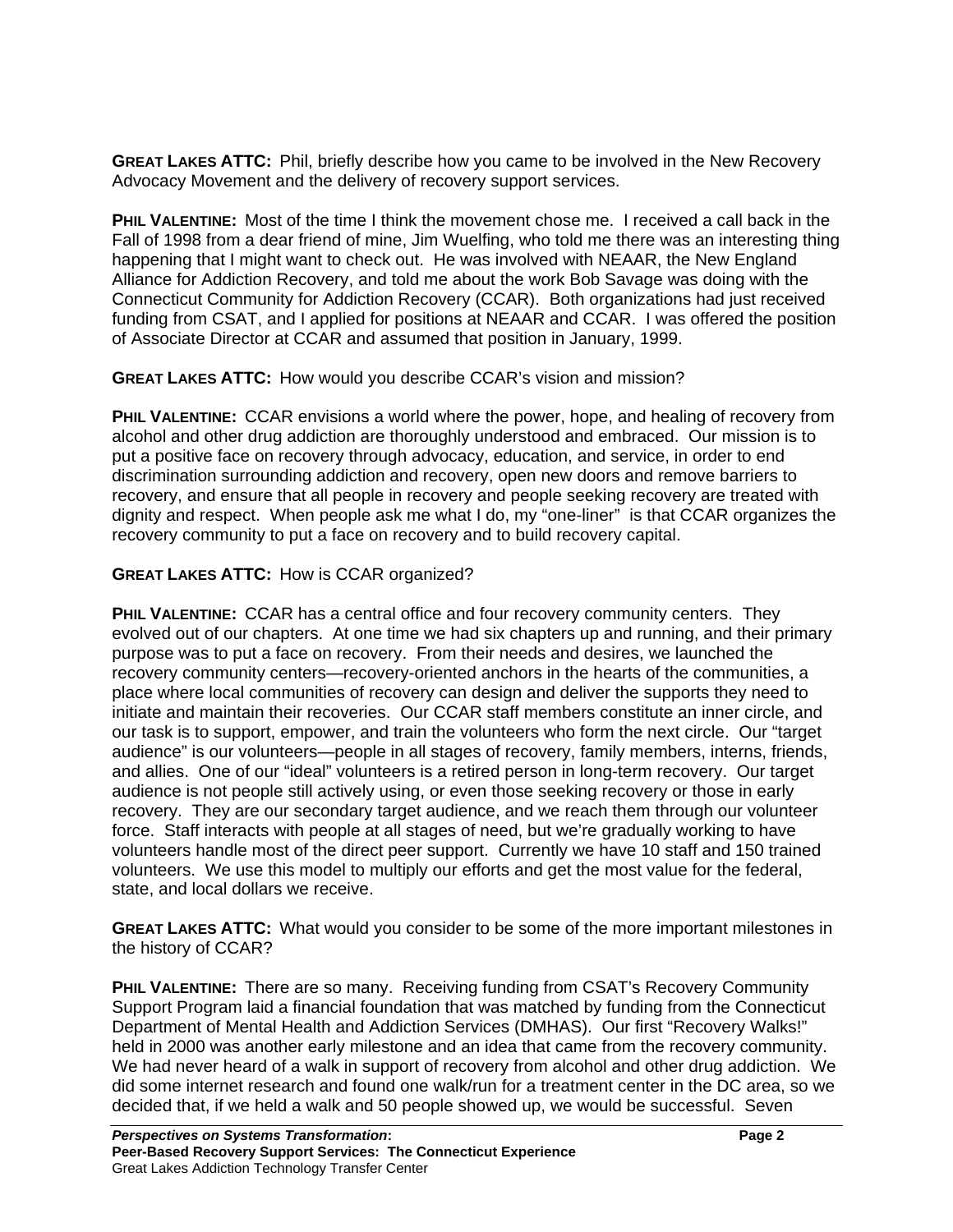hundred showed up for that first walk. Last September walks for recovery were held coast to coast. That's an incredible breakthrough. Recovery is truly becoming more visible. We just held our third Legislative Day, and a few legislators revealed for the first time publicly their own personal recoveries.

We produced a couple videos that are still pertinent and powerful today, "Putting a Face on Recovery" and "The Healing Power of Recovery." We wrote the "Recovery Core Values" in collaboration with mental health recovery advocates that became the cornerstone of Tom Kirk's (DMHAS Commissioner) policy on a Recovery-Oriented System of Care, which has become a national model. Opening our first Recovery Community Center in Willimantic was an important milestone. This was in response to a high-profile series of newspaper articles in the state's largest paper, *The Hartford Courant*, labeling Willimantic "Heroin Town." We like to say that a few years later CCAR had a hand in turning Heroin Town into Recovery Town. Another milestone was starting our Recovery Housing Project that inventoried the state's independently owned, privately operated sober houses; established a coalition; wrote standards; and delivered training. The most recent milestones have been the initiation of our Telephone Recovery Support program, which perhaps we can talk about later; and our purchase of a three-story, character-laden Victorian home in Hartford for our fourth recovery community center, which will also contain our administrative offices.

**GREAT LAKES ATTC:** CCAR has developed a very close relationship with the Connecticut Department of Mental Health and Addiction Services, your state addiction agency. How has that relationship evolved over time?

**PHIL VALENTINE:** The key is that CCAR places a high emphasis on integrity, honesty, and trust. The DMHAS staff trusts us. We will tell them the truth, even if it might mean some temporary "loss" for ourselves. They know we have the best interests of the recovery community at heart. What we will not do is inflate our numbers or exaggerate what we are doing or minimize our struggles to make ourselves look good.

**GREAT LAKES ATTC:** How would you describe CCAR's relationship with the treatment community?

**PHIL VALENTINE:** CCAR has never taken an antagonistic stance with the treatment community. Early on, we were perceived as a threat—a new source of competition for limited dollars. I believe that has changed. Recently, I was meeting with a PhD researcher, and I was talking about working with treatment programs to find better solutions. He was surprised. He wanted to know why I wasn't more angry, or more active, in trying to right ALL the wrongs within the system. I replied that I know a lot of people on the front lines, and have met many counselors with huge hearts trying to move people into recovery, and that I don't have an issue with them. Yeah, there are some bad eggs; there are in every field. But for the most part, we have an incredibly dedicated workforce. Why would I take issue with them? I think it also has to do with another unwritten philosophy that is part of the CCAR culture. I say it this way, "We labor in the light of recovery instead of dwelling in the darkness of addiction." I realize the treatment industry is there; and, yes, there are instances of "harvesting the crop of the addicted for profit"; and, yes, recoverees are usually left to fend for themselves once they're done with their treatment episode. Yet the treatment industry does serve a vital purpose: it is very good at initiating recovery.

**GREAT LAKES ATTC:** Describe the recovery values and principles that CCAR helped forge for the State of Connecticut.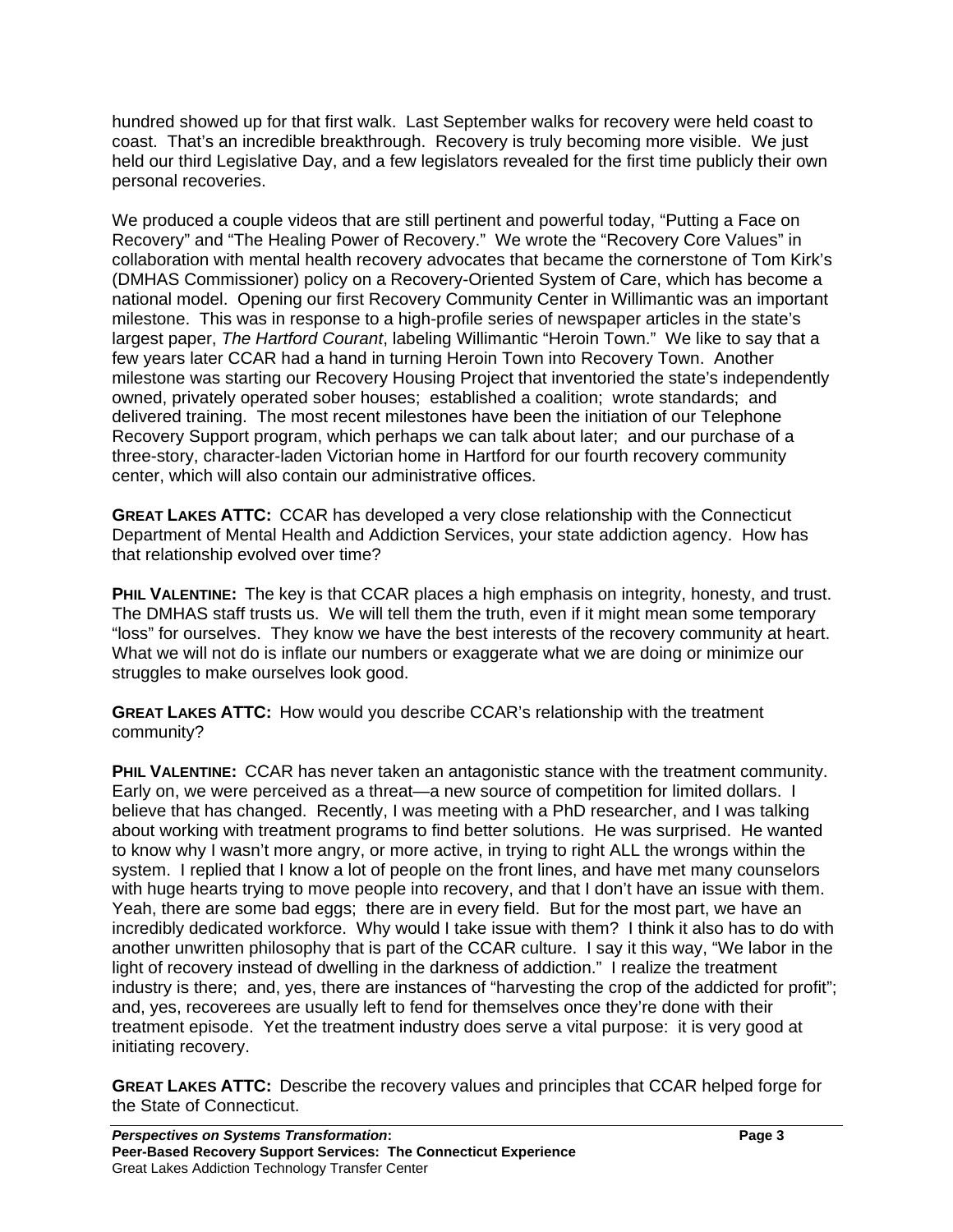**PHIL VALENTINE:** The state had merged the mental health and addiction services under one new agency. CCAR got together with mental health advocates to discuss what we had in common. We agreed that we had a lot in common when we first entered the "system." Our common concerns are centered around being treated with dignity and respect, that we shouldn't be left to navigate the system on our own, and that the system should reward the providers that are the most recovery friendly and produce the best outcomes. We don't care how many people a provider serves; we care if the people they serve get well. Tom Kirk used these to write Policy #83, a defining document in beginning to design the state's Recovery-Oriented System of Care (see http://www.dmhas.state.ct.us/policies/policy83.htm).

**GREAT LAKES ATTC:** Describe the evolution of CCAR's involvement in peer-based recovery support services.

**PHIL VALENTINE:** CCAR was first organized as a pure advocacy organization. Those first fourplus years we did all kinds of cool things to put a face on recovery—posters, website, video, presentations, etc. However, when a member asked a very simple but deep question, "what can I do?" we were often stretched to find something meaningful. They could tell their story (well, what does that mean?), or they could attend a Chapter meeting (and then?), etc. You catch the drift. There was also a segment of our membership that wanted to be of service. They wanted to provide support, give rides, lend a listening ear, mentor, etc., and we didn't have those opportunities available. So when the RCSP switched from Support to Services, we resisted at first and then began to see how this could really be of benefit. We started slowly, and as we grew into the delivery of support services, they've become more defined.

**GREAT LAKES ATTC:** Describe the range of recovery support services being provided through CCAR.

**PHIL VALENTINE:** Our recovery support services range from telephone-based recovery support to offering peer recovery support groups. We were very hesitant to start the latter on the grounds that people should use existing resources, such as AA and NA meetings. But we found a need for an "all-recovery group." Our all-recovery group in Willimantic draws from 20 to 50 people at each meeting. It welcomes 12-Step, Christian-based, methadone, medicationassisted, co-occurring, family members, and community members, but the main theme is to come in and talk about recovery. Such a simple concept, it's brilliant, and it's helped a lot of people. We also are conducting a lot of family-education and community-education activities, as well as family support groups and groups that mix family members and people in recovery. We have a comprehensive recovery housing database that allows us to know up-to-the-minute bed availability and to link people to sober living. And then there's this whole process in the recovery community centers themselves, where people are hooked into jobs or just get support from one another. We serve a broad spectrum of people, but I think we have a special mission of serving people who don't feel fully accepted in mainstream AA or NA. We don't place judgments on people. We say, "You're in recovery if you say you are. Is there some way that you think you might be able to improve your recovery, and how can we help you do that?"

**GREAT LAKES ATTC:** How would you describe the relationship between professionally directed treatment services and peer-based recovery support services?

**PHIL VALENTINE:** I've had a couple knee surgeries that illustrate this relationship. I trusted my doctor to perform these surgeries. They were critically needed, but when he was done he turned me over to a physical therapist. And that's where my recovery would either succeed or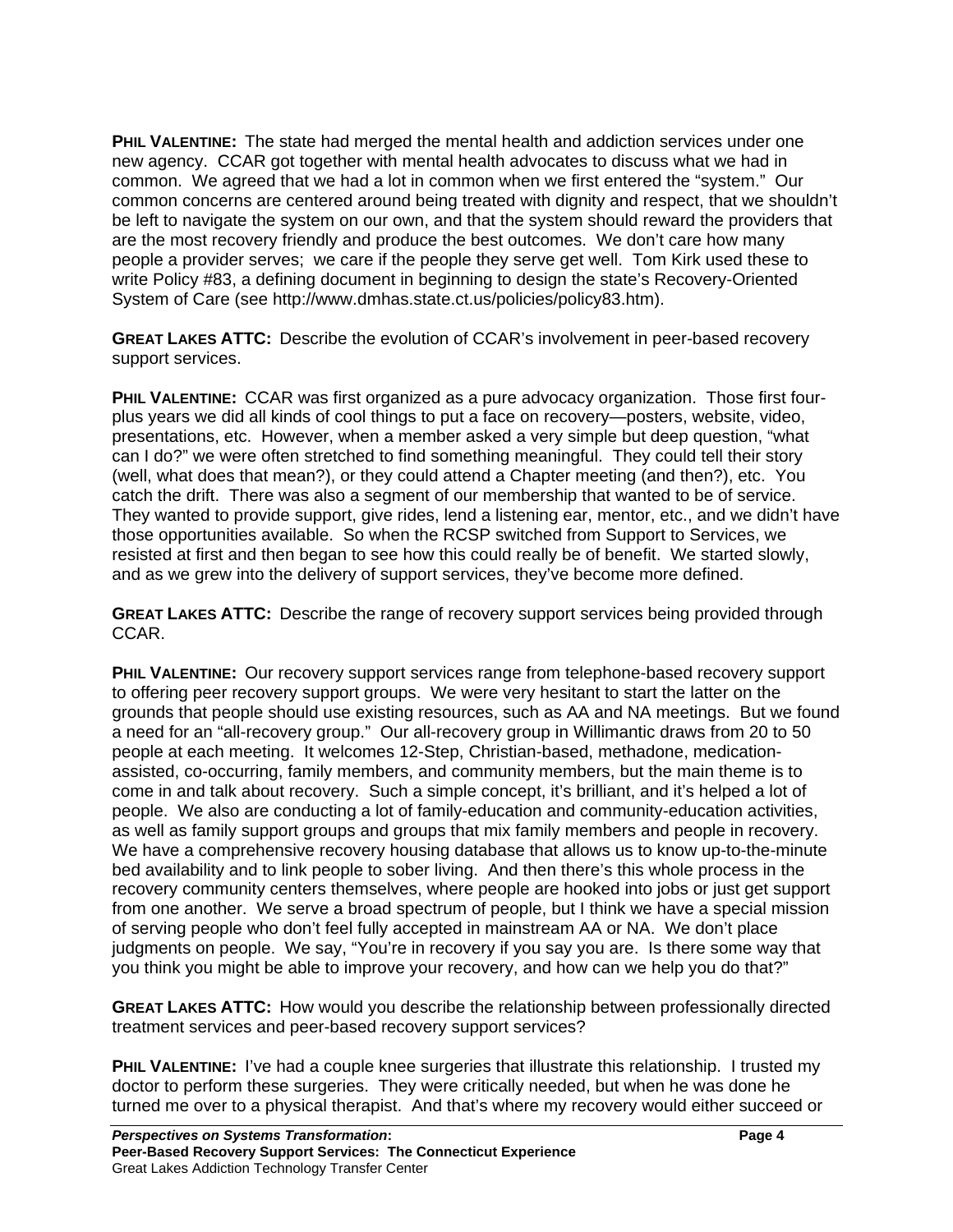fail. If you go regularly to your physical therapy sessions and do the exercises at home like you're supposed to, you can expect your knee to be stronger than ever. Recovery from addiction is the same process. You might need professional treatment to jump-start the process, but recovery is about what happens after treatment. Recovery support services are the physical therapy of recovery.

**GREAT LAKES ATTC:** Has your expansion beyond advocacy to providing recovery support services broadened the characteristics of people who volunteer for CCAR?

**PHIL VALENTINE:** The people who are attracted to CCAR are usually wired one of two ways: they're wired to do advocacy about the big issues—to get out there and speak and fight for the cause—or they're wired for service work with individuals. Recovery support services are a tremendous way for grateful people in recovery to give back. Our advocacy work called for a vanguard of recovering people to offer themselves as living proof that long-term recovery is real. There are many people in recovery who quite frankly aren't comfortable being part of that public vanguard, but who are willing to help offer such testimony to individuals in need. Many of our volunteers know experientially that leaving treatment is like falling off a cliff with no one to catch you. They understand the need for a bridge between treatment and long-term recovery and are willing to serve as that bridge. These are the people who are making the telephone recovery support calls, facilitating groups, facilitating trainings, and getting involved with the recovery housing coalition.

**GREAT LAKES ATTC:** Describe your efforts to build a network of recovery community centers.

**PHIL VALENTINE:** As CCAR evolved, we realized that, in order for local communities of recovery to have a realistic shot at providing support services, they'd need an actual physical location. We put together a loose plan and worked it in Willimantic. The plan follows a theme from the movie Field of Dreams, "build it and they will come." Willimantic opened. We looked for a site for over a year before we found one in New London. Bridgeport opened after a long search. Last, we've moved into the world of ownership by purchasing a building in Hartford. Our funds are stretched to the maximum now. We'll need additional funding to open more. We've been welcomed wherever we've opened. There has been no NIMBY ("not in my back yard") experience for us (knock on wood). A lesson learned is that the Center will take on the personality of the lead organizer, and that is a good thing. We call the lead organizer a Senior Peer Services Coordinator, and running a Center is more about community organizing than anything else. I think a lot of Recovery Community Organizations lose the organizing piece; they follow a traditional treatment provider model.

**GREAT LAKES ATTC:** You have recently started providing telephone-based recovery support services to people leaving Connecticut treatment programs. Could you describe the scope of this and what you're learning from it?

**PHIL VALENTINE:** The Telephone Recovery Support premise is simple: a new recoveree receives a call once a week for 12 weeks from a trained volunteer (usually a person in recovery) to check up on their recovery. We have found, though, that after 12 weeks when we ask the recoveree if they still want to receive a phone call, most times the answer is "yes." We now have people who have been receiving calls for 50 or more weeks, and they're still in recovery. In our first full year of making these calls, CCAR volunteers and staff have made more than 3,100 outbound phone calls. We piloted the project for 90 days out of Willimantic, after meeting with Dr. Mark Godley from Chestnut Health Systems to refine our procedures (DMHAS supported this consultation through a Center of Excellence project). We tweaked the script a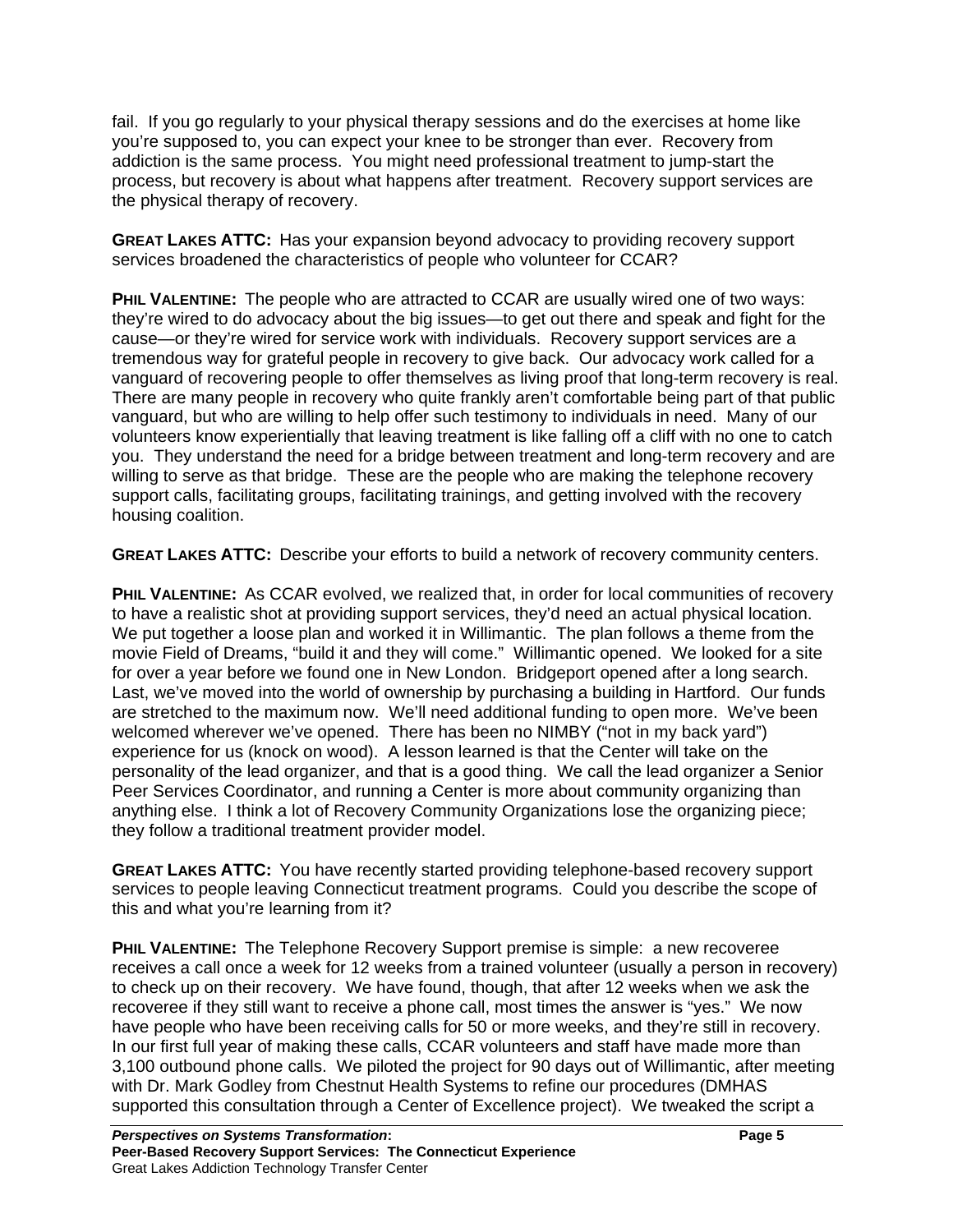bit, and the process works amazingly well. Outcomes have been ridiculously good—our last quarterly report indicated that 88 percent of our recoverees were maintaining their recovery. Volunteers love making these calls; it helps them as well. It's a win-win situation. We have trained dozens of people to make these calls out of all our locations. Anyone is eligible to receive a call—all you have to do is ask.

**GREAT LAKES ATTC:** Are all of your volunteers people in recovery?

**PHIL VALENTINE:** We thought the telephone recovery support would best be provided by people in recovery, but we have had some interns who weren't in recovery who have done a great job in this role and have gotten the same results as our recovering people. I think it's just the fact that the agency of CCAR, what we represent, is reaching out to them, and as representatives of CCAR, they really feel and understand that somebody cares for them. It may be more the institution and the relationship with the institution than the particular person who's making that call. And I don't even know if it's the institution as much as the purpose. It's the care, compassion, and love behind the call that seem to work.

**GREAT LAKES ATTC:** It's hard to estimate the power of such contact.

**PHIL VALENTINE:** Early in my recovery, I was told to get a long list of names and phone numbers of people in recovery, and I did. I was a good boy. I had probably a couple hundred names. Did I ever call anybody? No. The idea of actually using the phone numbers was foreign to me. I couldn't pick up the phone to call somebody, but when somebody called me, I would talk and talk and talk and talk and felt very grateful for the support.

**GREAT LAKES ATTC:** What keeps the volunteers coming back?

**PHIL VALENTINE:** It's fulfilling. I sit here, and I listen to volunteers make telephone recovery support calls. I'm not ever sure who's getting the most out of it, the volunteers or those they're calling, but I see volunteers with eyes lit up, energized on the phone, really glad to hear from this person that they're doing well, praising the person for all the good things they're doing, being able to be a small part in maybe moving that person towards a life of recovery. There is nothing more rewarding in a volunteer position than playing a role in moving someone into a life in recovery.

**GREAT LAKES ATTC:** How would you distinguish between peer-based recovery support services and treatment services?

**PHIL VALENTINE:** I associate the terms "treatment" and "clinical" with being cold and sterile. I don't know if that's correct, but maybe that's been my experience. I see treatment as more sterile, professional, hospital-like, staff-focused. Treatment can be real effective in initiating recovery, where recovery support services are more focused on maintaining and enriching recovery. Recovery support services aren't bureaucratically bound—at least not yet—by mountains of rules, regulations, and paper. Recovery support services are more free and unencumbered to sustain a focus on whatever it takes to support recovery. We're trying to escape the coldness you feel when you walk into a place that seems only concerned with forms and money—the feeling that you're just one more person in the assembly line, one more of the addicts or alcoholics coming through the system. It's hard to be seen as a person in such coldness. Recovery support services are the warmth that can heat you back up. They're the antidote to people being paid to be your friend. Frontline counselors are often warm and wonderful people, but they are constrained by the burdens placed upon them.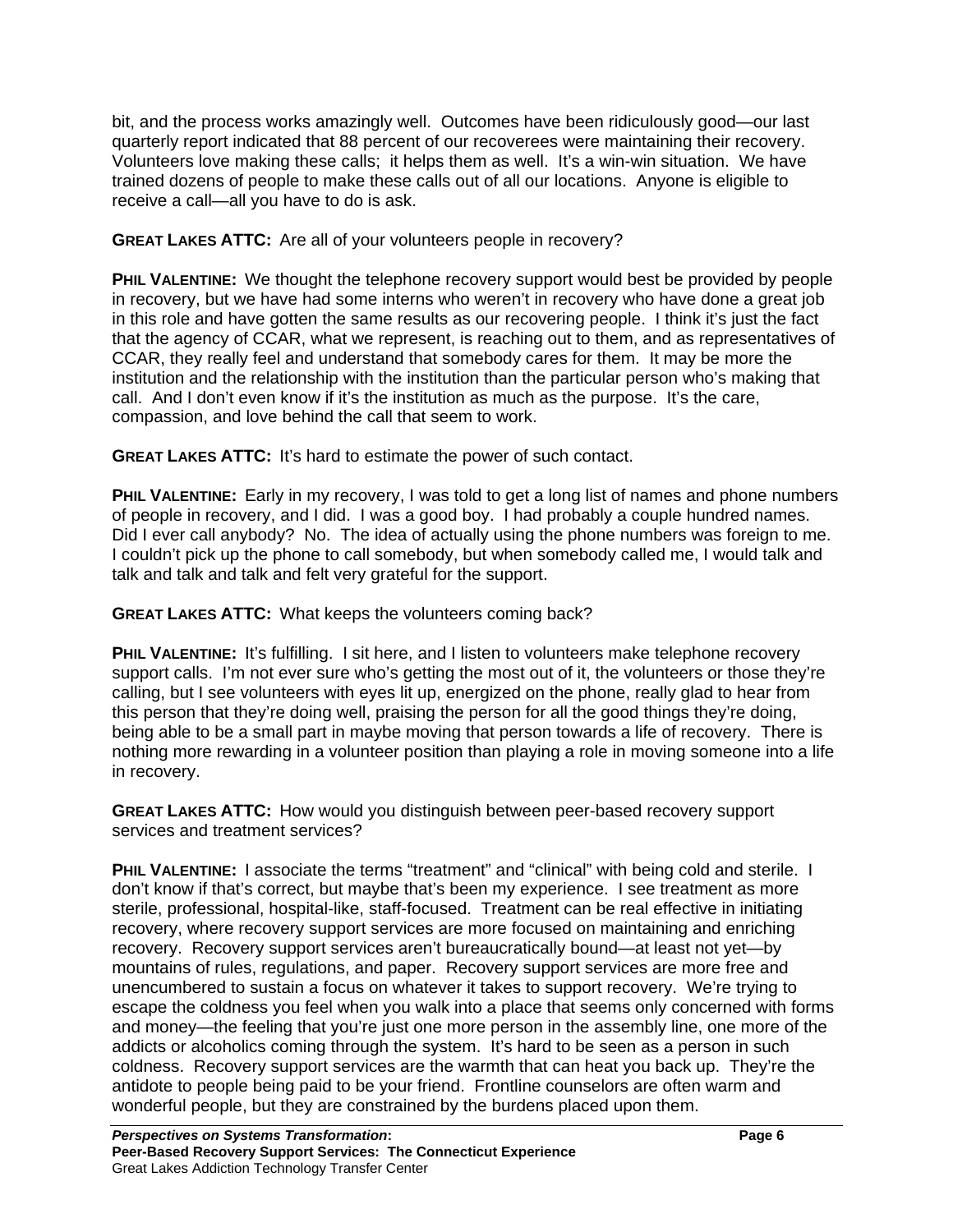**GREAT LAKES ATTC:** Are your recovery support services being provided by people in volunteer and paid roles?

**PHIL VALENTINE:** The vast majority of our recovery support services are provided by volunteers, and that's they way we hope to keep it. That being said, if a director of a center is a very strong, powerful personality and very visible, people will be drawn to that person for recovery coaching. What we try to do is to get such people to train others so that we can expand the pool of recovery support resources.

**GREAT LAKES ATTC:** Do you see a danger in the trend toward paid recovery coaches? Might we drift toward that same clinical coldness you described earlier?

**PHIL VALENTINE:** It's always about the heart. There's a real spiritual component. Some recovery coaches can get paid and handle it well, and others cannot. Getting paid in this role elevates the level of authority and responsibility. I worry about the ego. I worry about coaches aspiring to that kind of life-and-death influence over others. That kind of authority can mess with a person's recovery and humility. The longer I'm in recovery, the less I know. When you're a paid recovery coach for a while, you think you're starting to know all the answers, and that's just not true. There's always gonna be clients who are gonna teach you more than you teach them, and I hope we stay open to the lessons of such people. There are new ways to deal with things. The volunteer piece works in part because you have a whole network of other volunteers that you bounce things off of. With volunteers, the individual is served by a community of people the volunteers being the welcome wagon of that community. What a difference it makes on the soccer fields! I've had six years' experience as a travel soccer coach. I wouldn't dream of getting paid. I love it, and I do it because the kids are so much fun. The sport's great. I have something to contribute. Why do we think that a recovery coach should be any different than that?

**GREAT LAKES ATTC:** Could you provide more detail on what you're doing with telephone-based recovery support services?

**PHIL VALENTINE:** Right now, we're making calls out of all four CCAR recovery community centers in Connecticut: Hartford, Bridgeport, New London, and Willimantic. In a recent quarter (July-Sept, 2006), we had 108 individuals we were calling on our rolls; 95 were in stable recovery, and only 13 had relapsed. The group as a whole included people who were 30, 60, or more than 90 days out of treatment. The services are available to anyone who requests them, even if you haven't been in treatment. Our number-one referral source is the Recovery Housing Coalition in Connecticut. The treatment providers are starting to jump more on board, so we're getting 6 to 10 referrals a day from them.

**GREAT LAKES ATTC:** You mentioned that many people want to keep up the phone contact after the standard 12-week period. How long are telephone-based services provided?

**PHIL VALENTINE:** We have people we've called now for more than a year who are still sober and still appreciating our calls.

**GREAT LAKES ATTC:** Describe a typical recovery support call.

**PHIL VALENTINE:** We have a set script, but the call really starts on this basic premise: "Hi. This is **in the contract from CCAR**, checking in with our regular recovery support call. How are you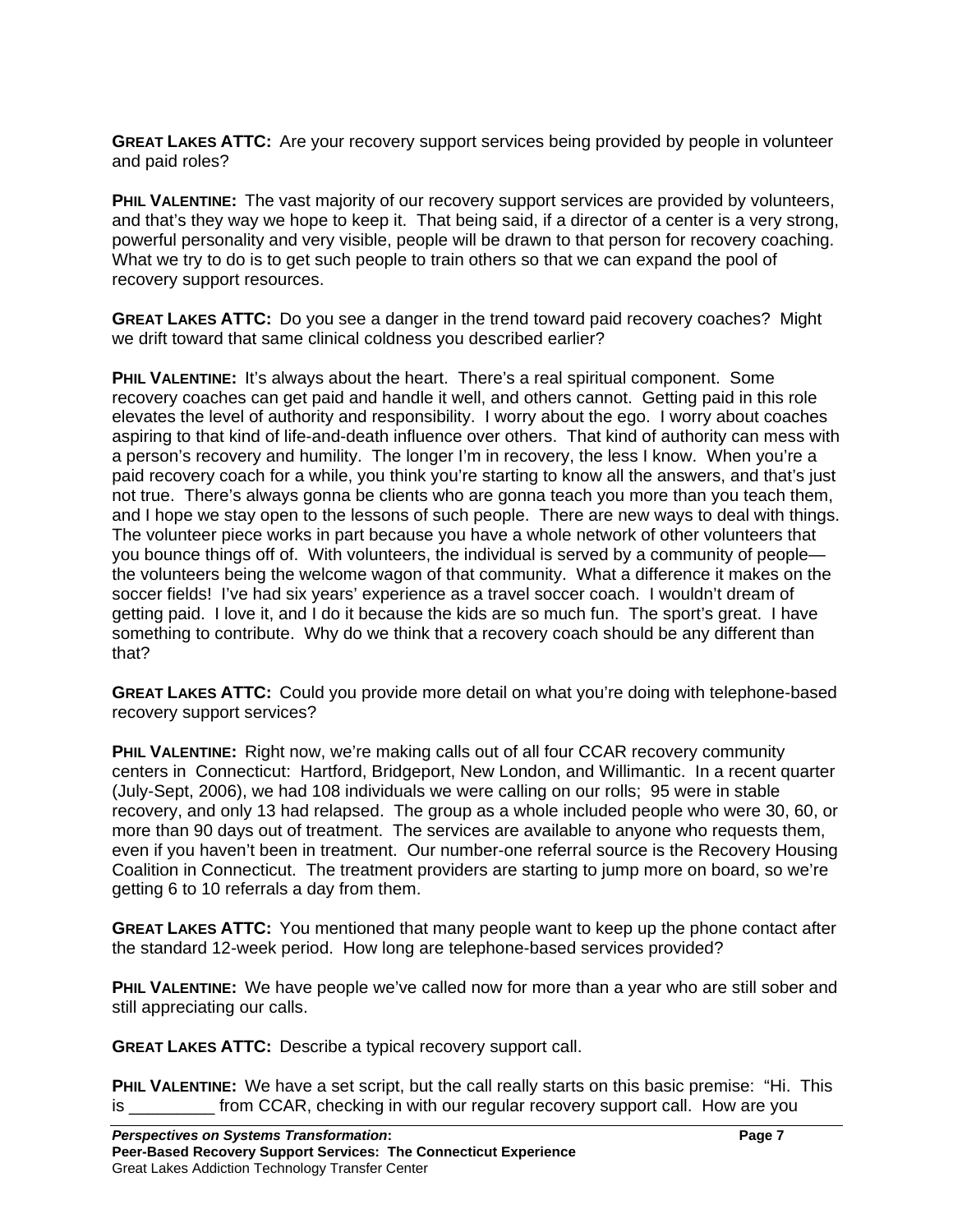doing?" And then the conversation branches from there based on their responses. We use a decision tree to guide those making the calls. "I'm doing well." "What kind of supports are you using for your recovery? Oh great. You're in a 12-step program. Have you had a chance to get a sponsor yet?" That kind of thing. "You're still clean, but you're not going to any support meetings? Is there some reason why you're not going to meetings? Can I help you find a meeting?" If we find that people have relapses, we explore options with them and try to get them re-linked to recovery support. Our complete script is available for anyone who wants it.

**GREAT LAKES ATTC:** Describe the orientation and training of those staff and volunteers who provide recovery support services through CCAR.

**PHIL VALENTINE:** We have this inner circle of ten staff people who know that the best way to multiply our efforts and be good stewards of our funding is to recruit and develop a volunteer force that is highly trained. We modeled our volunteer program on those used at the major hospitals in the New Haven area. There is a formal application, an interview, a background check, an orientation that includes the module "CCAR Ambassador 101," and ongoing training. Our basic orientation covers such areas as crisis intervention, confidentiality, ethics, and relationship boundaries. And then we provide specialty training for the kinds of roles people want to fulfill, such as peer support group facilitation or telephone recovery support. We have a formal schedule for volunteers working, and each volunteer is evaluated at six weeks and again after six months. We spend a lot of time acknowledging and rewarding our volunteers—for example, at reward dinners—to let them know how much we appreciate the contributions they're making. Volunteer management is not easy, and it takes a very skilled person running it.

**GREAT LAKES ATTC:** Describer the ongoing supervision of volunteers.

**PHIL VALENTINE:** Volunteer supervision is done by our peer services coordinators, with our statewide Volunteer Manger having a hand in the formal evaluations. Each volunteer is given a clear sense of what we're evaluating them on and how they can improve. The volunteers also get together and talk with each other about situations that are coming up in the phone calls or in the peer support groups. There's not a lot of crisis intervention. We do have situations where people referred to us may come in high or intoxicated, but we're pretty good at responding to them. When people show up at the center high, we understand that they're here looking for something—looking for help.

There is a second tier of supervision that's important that involves the staff who work with and supervise the volunteers. There are always risky situations that can arise in this kind of service work. The key is how we manage it. Our staff meetings are a reporting session, in which we explore these areas of risk. We look at, "What kind of scenarios came up that you struggled with? What did you find most difficult?" We're trying to get the coordinators to always be completely truthful, rather than hide areas of potential vulnerability.

**GREAT LAKES ATTC:** How are the telephone support services provided by CCAR being funded?

**PHIL VALENTINE:** We were fortunate in that we worked with the State and their federal Access to Recovery grant to establish our first fee-for-service. We've learned to cope with the complexities and the tedious work of the medical billing world. We also established a case-rate, so for every ATR eligible recoveree, we receive \$151.20 for the first 12-week block of phone calls.